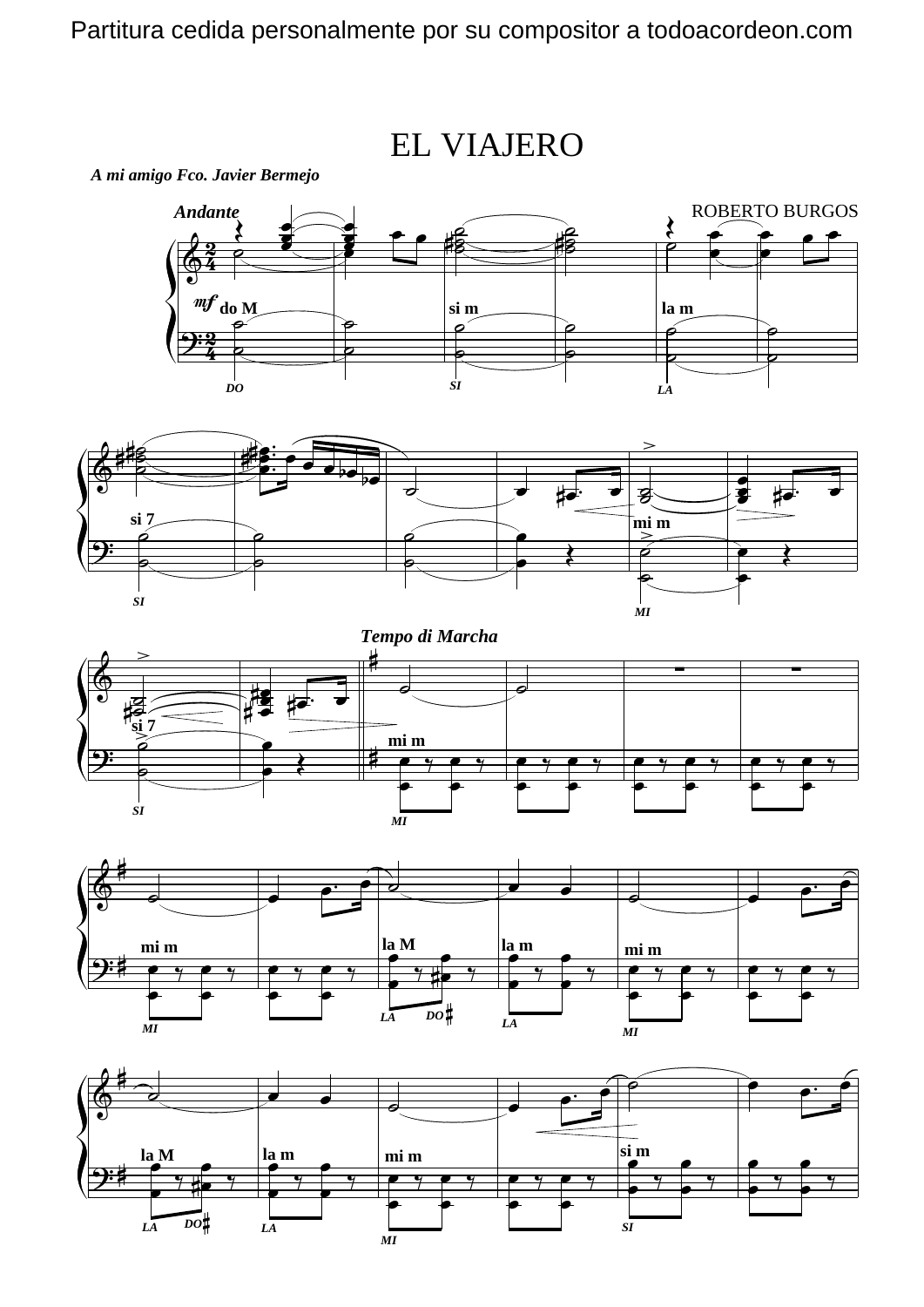$\overline{2}$ 









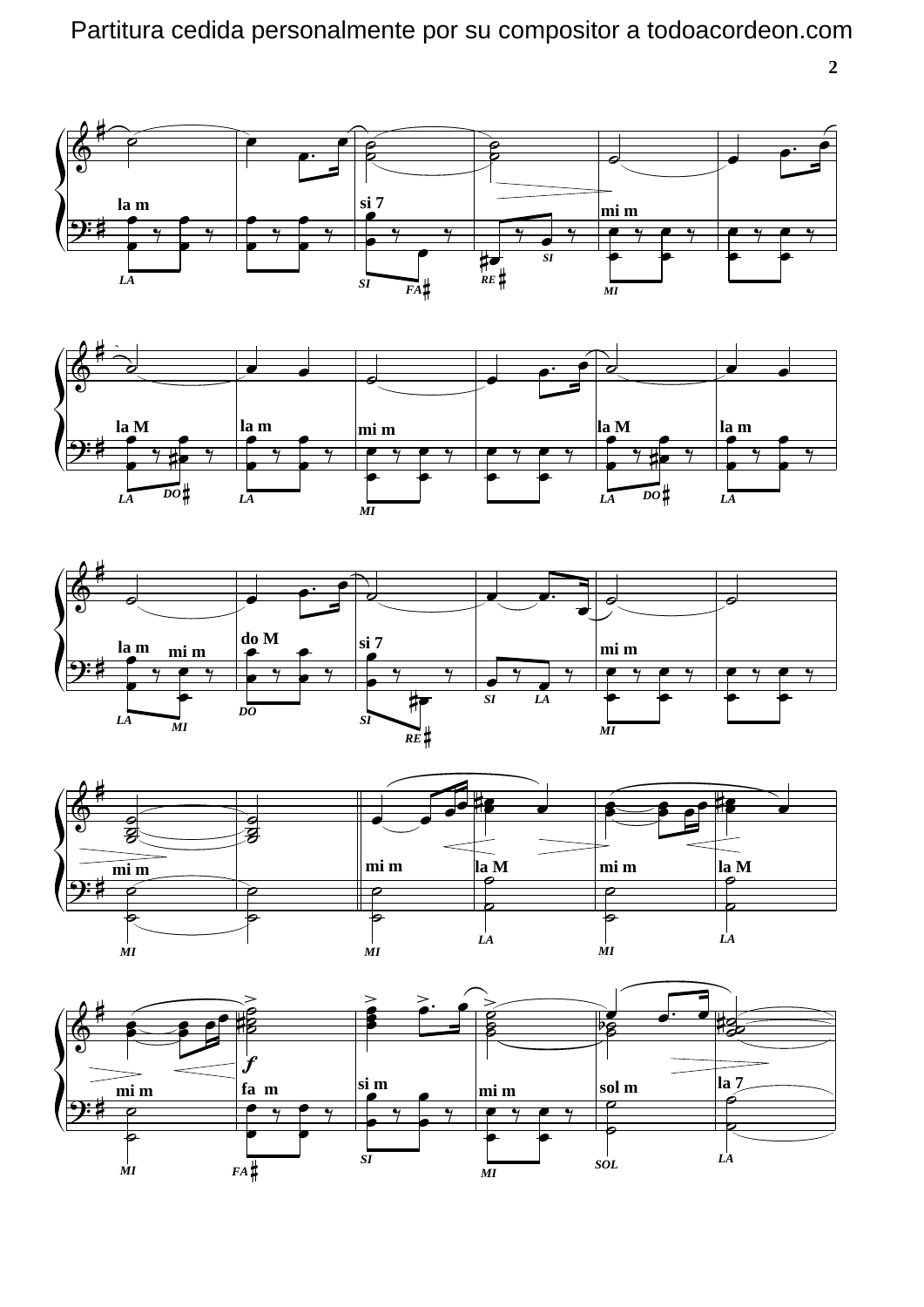







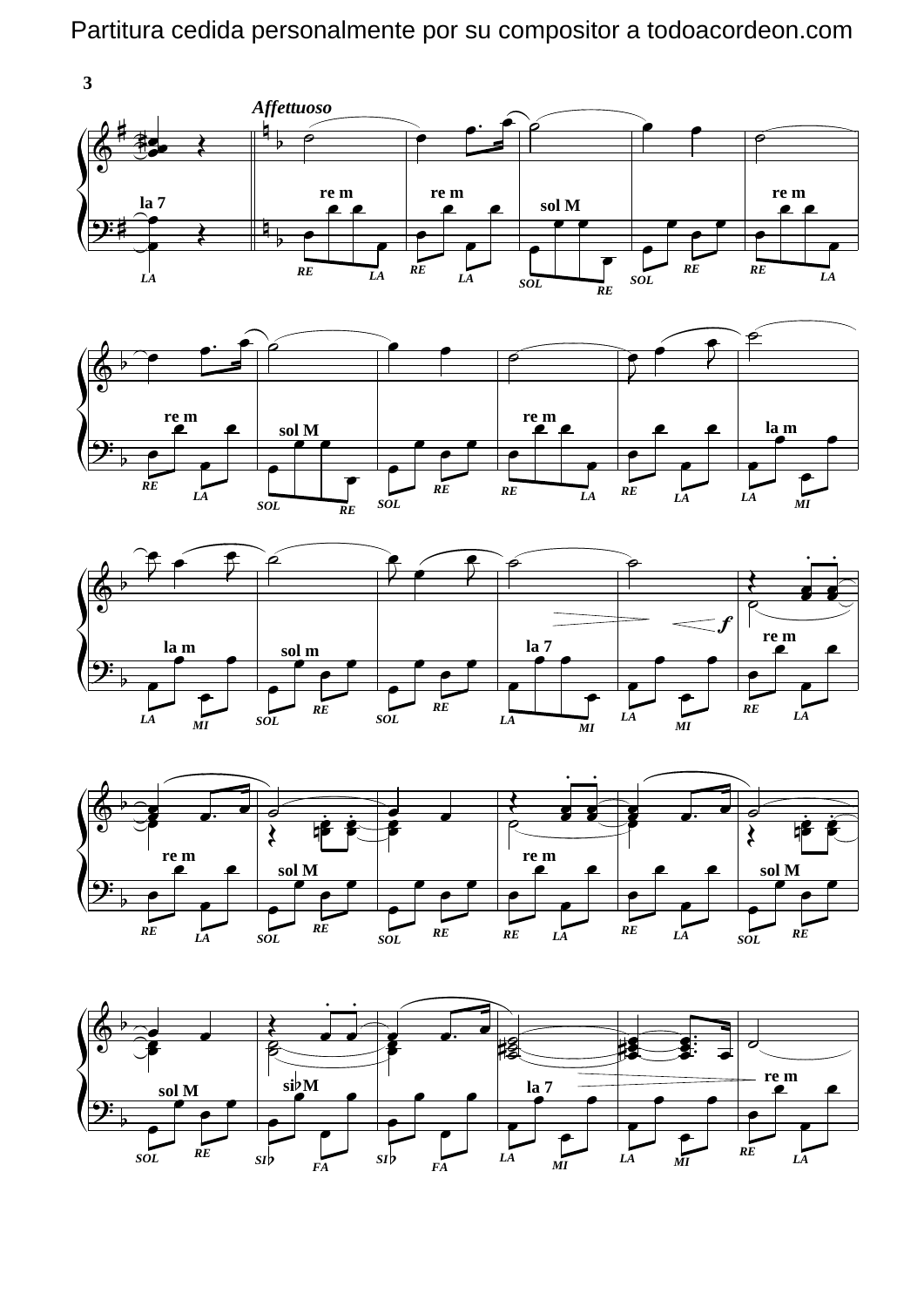

 $\overline{\mathbf{4}}$ 

 $s\overline{o}L$ 

 $RE$ 

 $\overline{DO}$ 

 $SOL$ 

 $sot$ 

 $RE$ 

LA

 $RE$ 

 $RE$ 

 $\overline{LA}$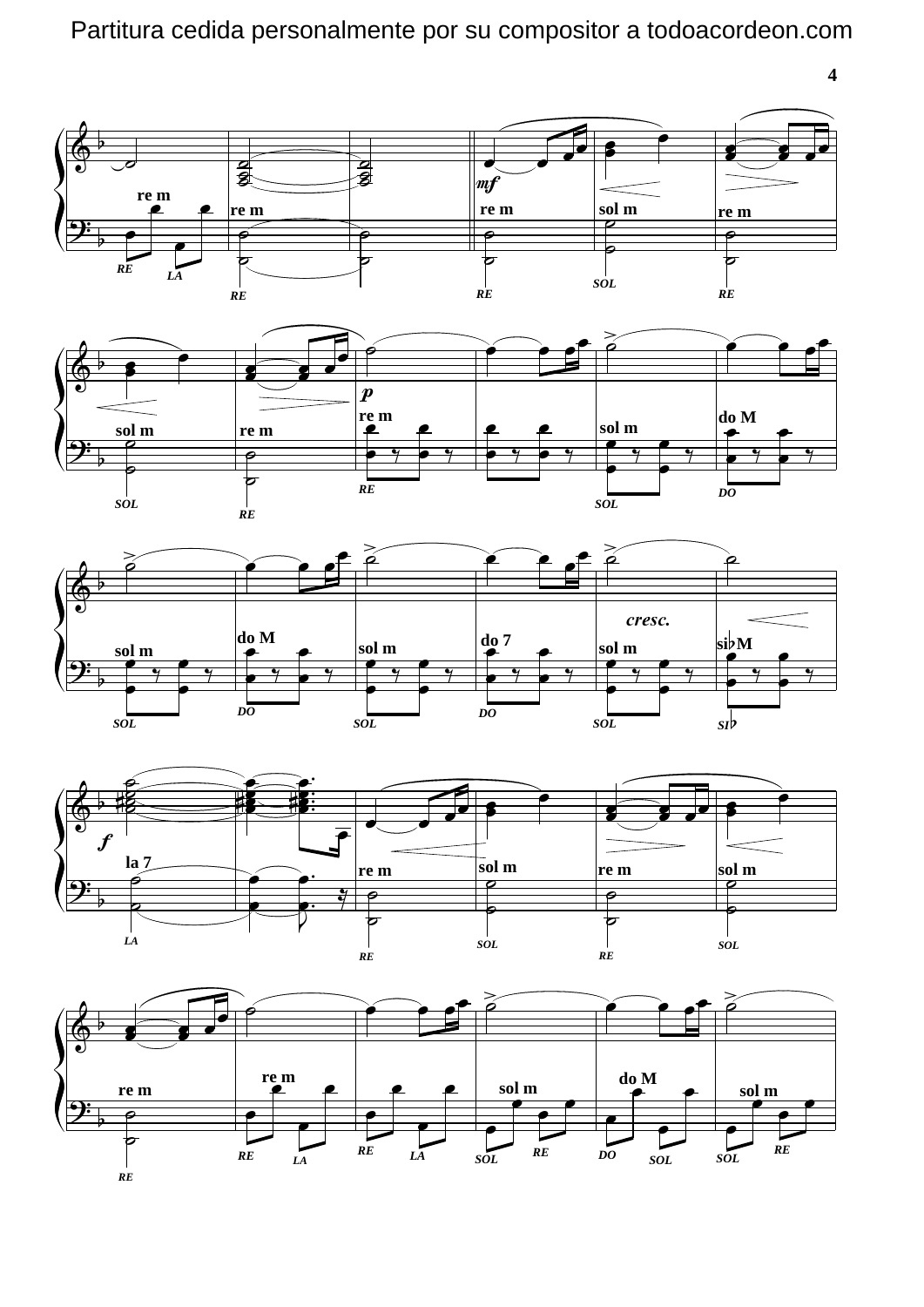







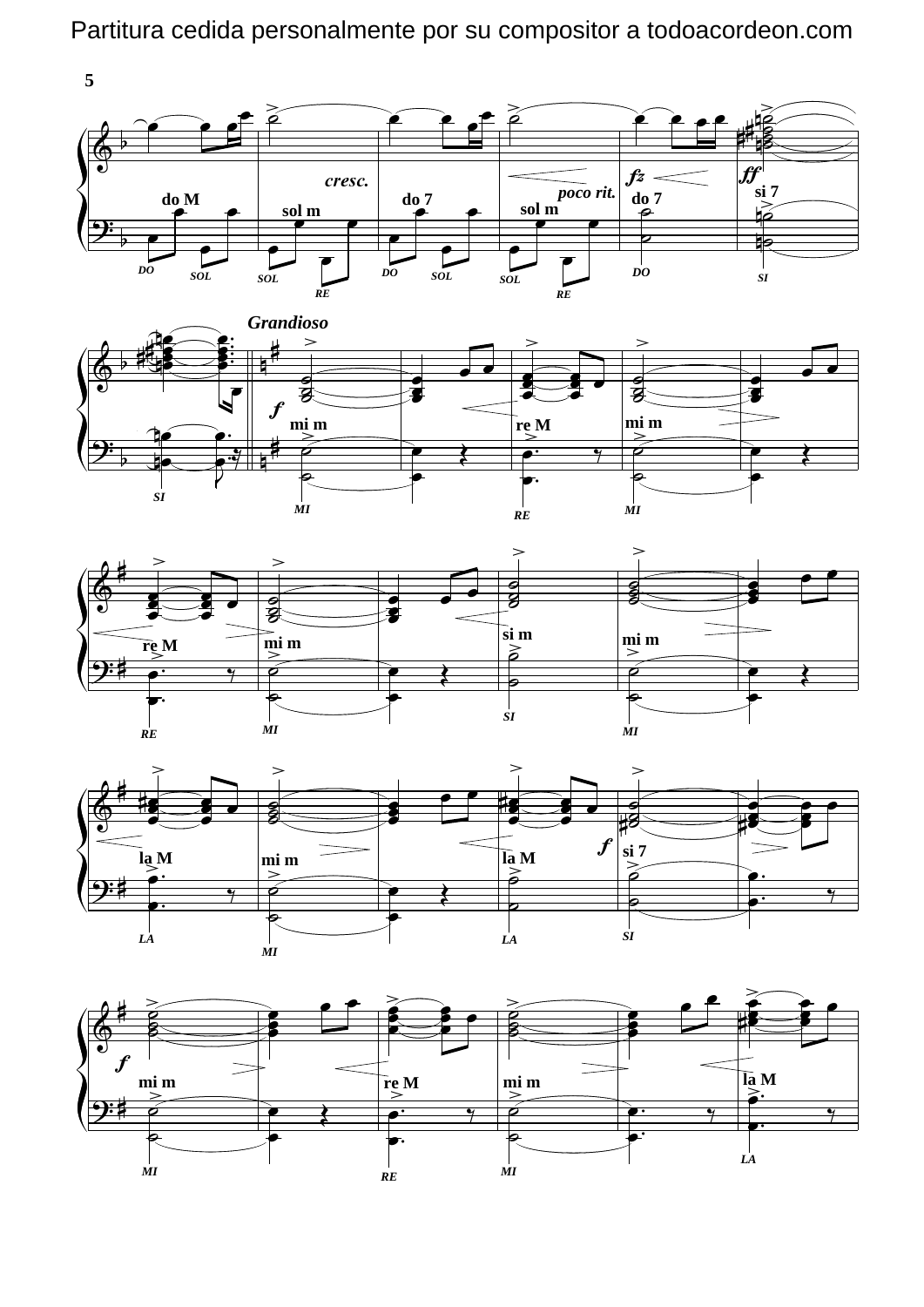







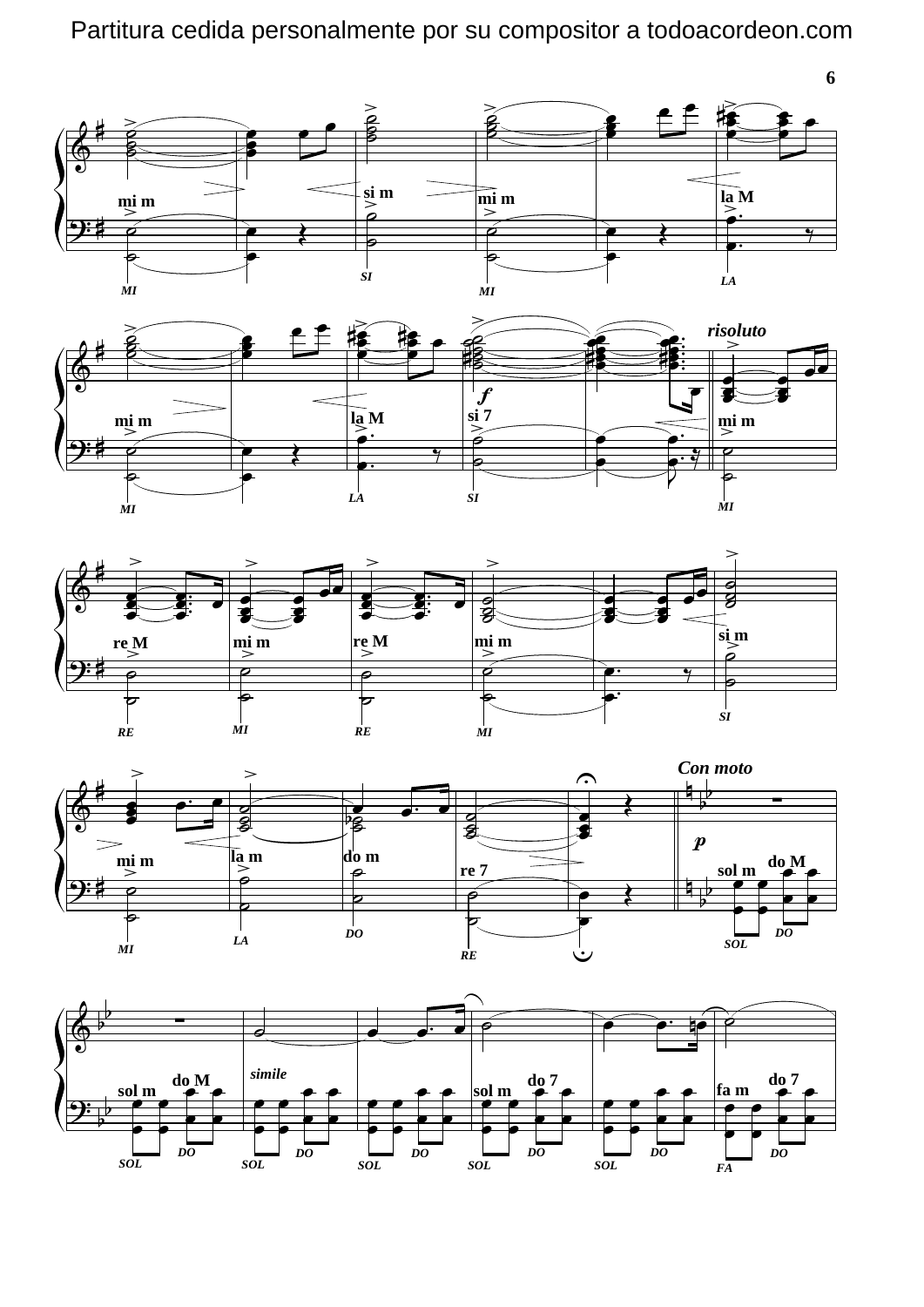







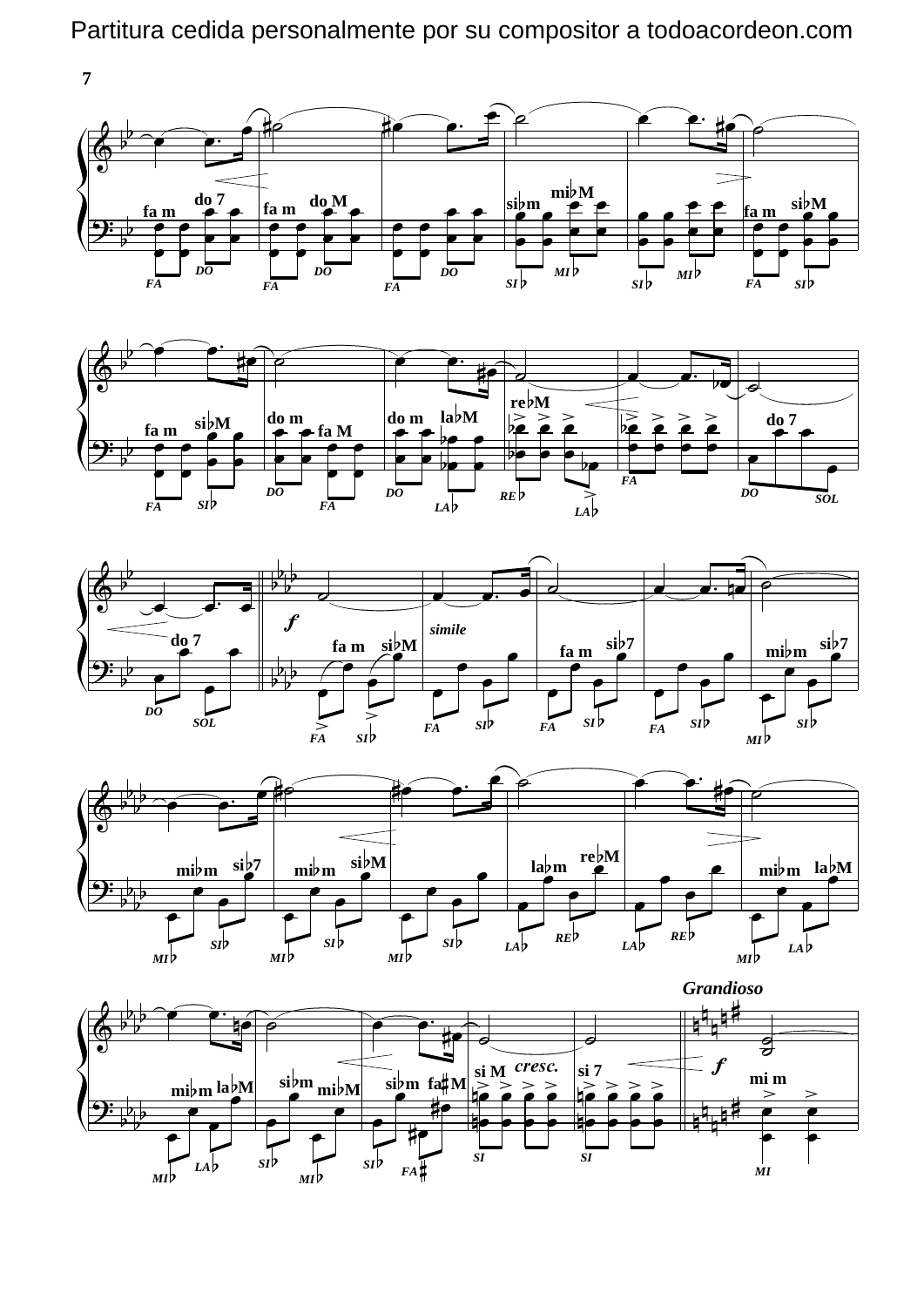